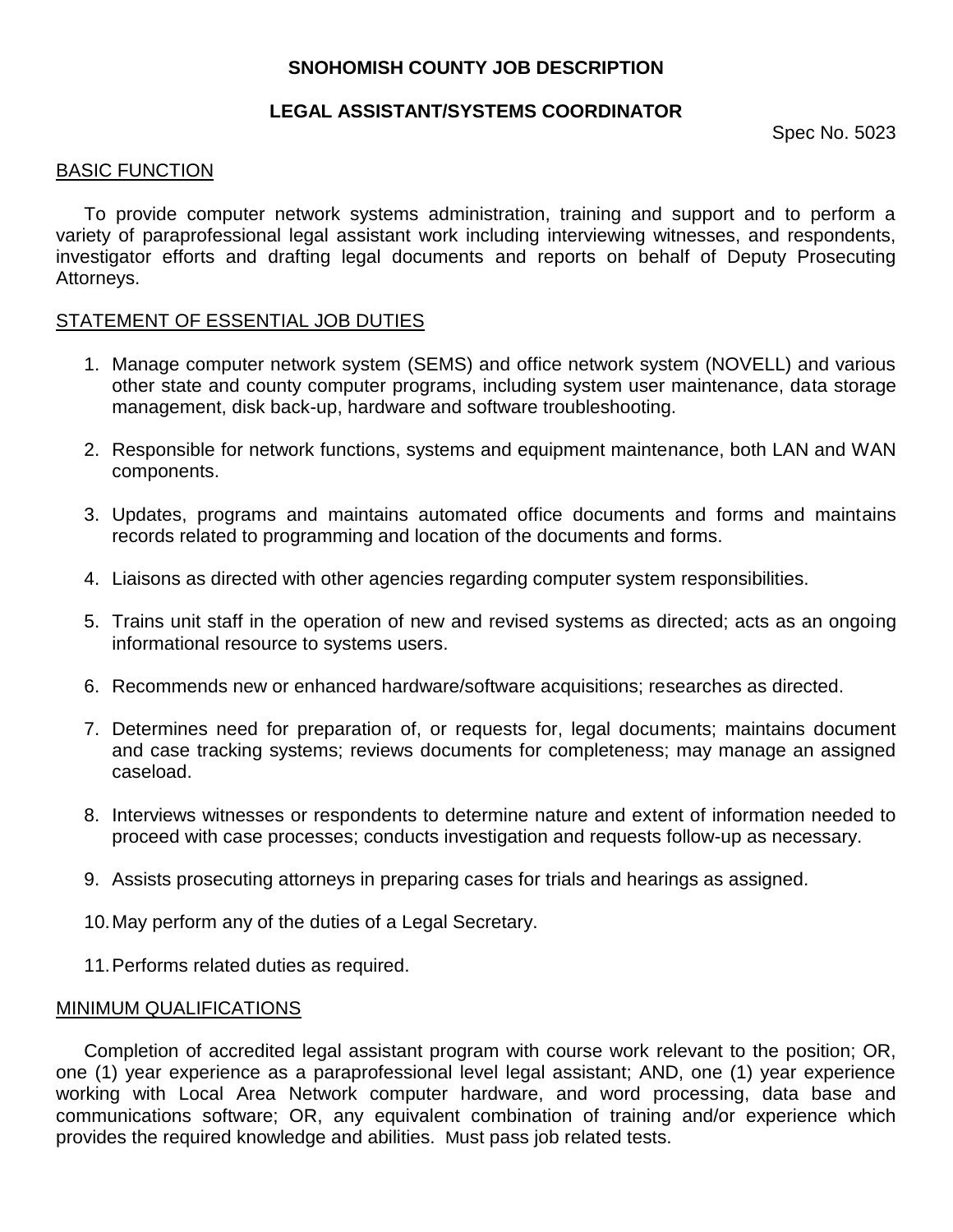# **SNOHOMISH COUNTY JOB DESCRIPTION**

# **LEGAL ASSISTANT/SYSTEMS COORDINATOR**

Spec No. 5023

#### KNOWLEDGE AND ABILITIES

Knowledge of:

- computer network and PC technology (NOVELL PREFERRED);
- computer operating systems and application software;
- basic programming;
- DOS and Windows operating systems;
- computer terminology;
- legal terminology;
- rules of civil procedure;
- legal research methods and sources;
- legal writing;
- rules of grammar, spelling, punctuation and word usage.

## Ability to:

- manage computer network system;
- train employees to operate computer terminals and applied software packages;
- research and analyze computer hardware systems and software applications;
- troubleshoot computer systems;
- work calmly under pressure;
- exercise sound judgment;
- prepare and process legal documents;
- **e** effectively interview clients;
- establish and maintain good work relationships with superiors, peers, other agencies and the public;
- set priorities and organize detailed, varied and complex work.

## **SUPERVISION**

The employee receives limited supervision from a Deputy Prosecuting Attorney related to legal product. Systems management and legal assistant work assignment and processes are supervised by office supervisor. The employee is expected to exercise independent judgment within established unit and office policies and guidelines.

## WORKING CONDITIONS

The work is primarily performed in the usual office environment. Employee must be available to work occasional weekends and must be available to work evenings if necessary for the maintenance or repair of the computer system. Employee may be required and must be willing to attend continuing education classes provided by the county and the state, which may require travel to the training facility.